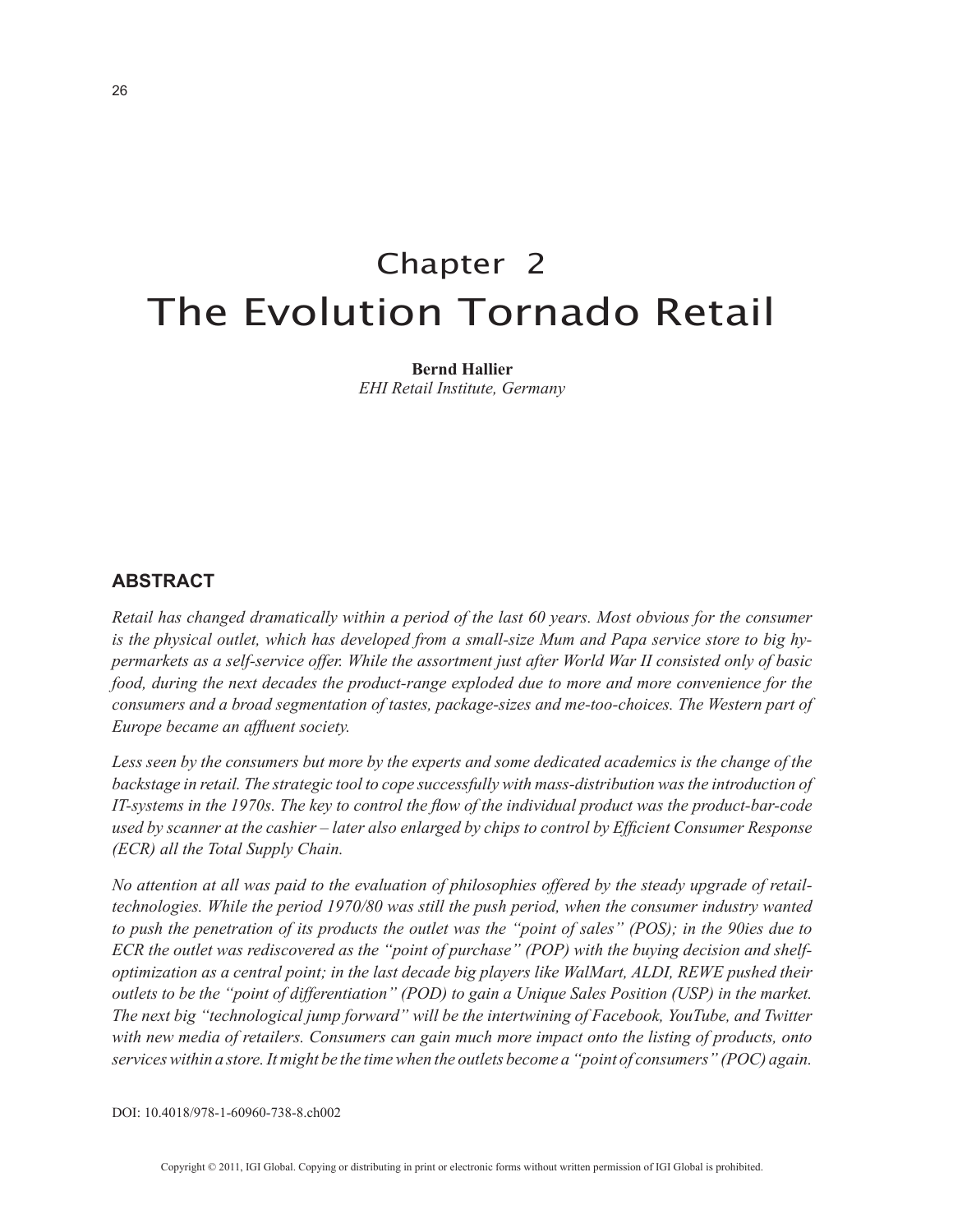# **INTRODUCTION**

Production, distribution and consumers can be defined as a Total Supply Chain, which is one of the most penetrated academic and operational views at the moment – but it mostly describes only the status quo or is a version of technical cooperation between suppliers and distributors (retail industry).

Not yet deeply analyzed is the evolution of production, distribution and consumer as a sustainable evolution over longer time-periods reflecting the introduction of a joint development of those three stakeholders. Innovation-cycles mostly do not emerge separately from one string of those three stakeholders alone, but are in a permanent interaction of influence. Only if this interaction between those three players is successful, then the market will experience a new wave of innovation.

The parameters of this thesis is the history of innovation of the total supply chain in Western Europe; time-cycles in America, in Southern Europe, South East and East Europe are different – for example due to consumer behaviour or simply due to the fact that in the former communist countries modern thoughts could only enter after the lift of barriers between East and West.

The contribution is not aimed to reflect the scientific literature of this academic field but focuses applied science pushed by the author in its 25 years function as a Managing Director of the ISB, DHI and EHI research-institutes and additionally as President of the world leading exhibition for retail-technology "EuroShop". The background of today's EHI are more than 2,000 experts of the Total Supply chain exchanging their know-how and creating standards. Subsidiaries of EHI are among others GS1 Germany (50 percent), Orgainvent (50 percent) and GlobalGAP (100 percent).

# **BACKGROUND**

## **Innovation Waves**

In macro-economics Nikolay Kontratjeff was the first to describe innovation waves/cycles (Kondratjew, 1926); on the company-level it was A. Schumpeter who analyzed the life-cycles (Schumpeter, 1961). In between is the retail industry as a segment of a national/international economy – the first descriptions of 25-year-long cycles starting from the year 1800 were described in 2004. After World War II those innovations had been in roughly 1950 the introduction of self-service/ supermarkets, in 1975 the shopping centres and category killers like IKEA, ToysRus and in the year 2000 the internet with B2B and B2C (Bauer and Hallier,1999; Hallier, 2004).

That rough pattern of course can be broken down into more detailed facets for the total retail industry – also as a bench-mark for the individual company performance.

## **The Mum and Papa Service Stores**

For Western Europe a new Chapter of Innovation in retail started after World War II. (ISB, 1988; Hallier, 2001; Hallier, 2004).

The 50ies of the 20th century in Germany for example the characteristics of the food sector had been:

- stores belonging mainly to consumer's cooperatives
- with very atomistic influence onto the suppliers mostly in walking distances of some minutes for the consumers
- organized instore in service concentrating to pack sugar, beans, butter, margarine from bulk-delivery into the quantities demanded by consumers
- with a limited assortment of roughly 200 products